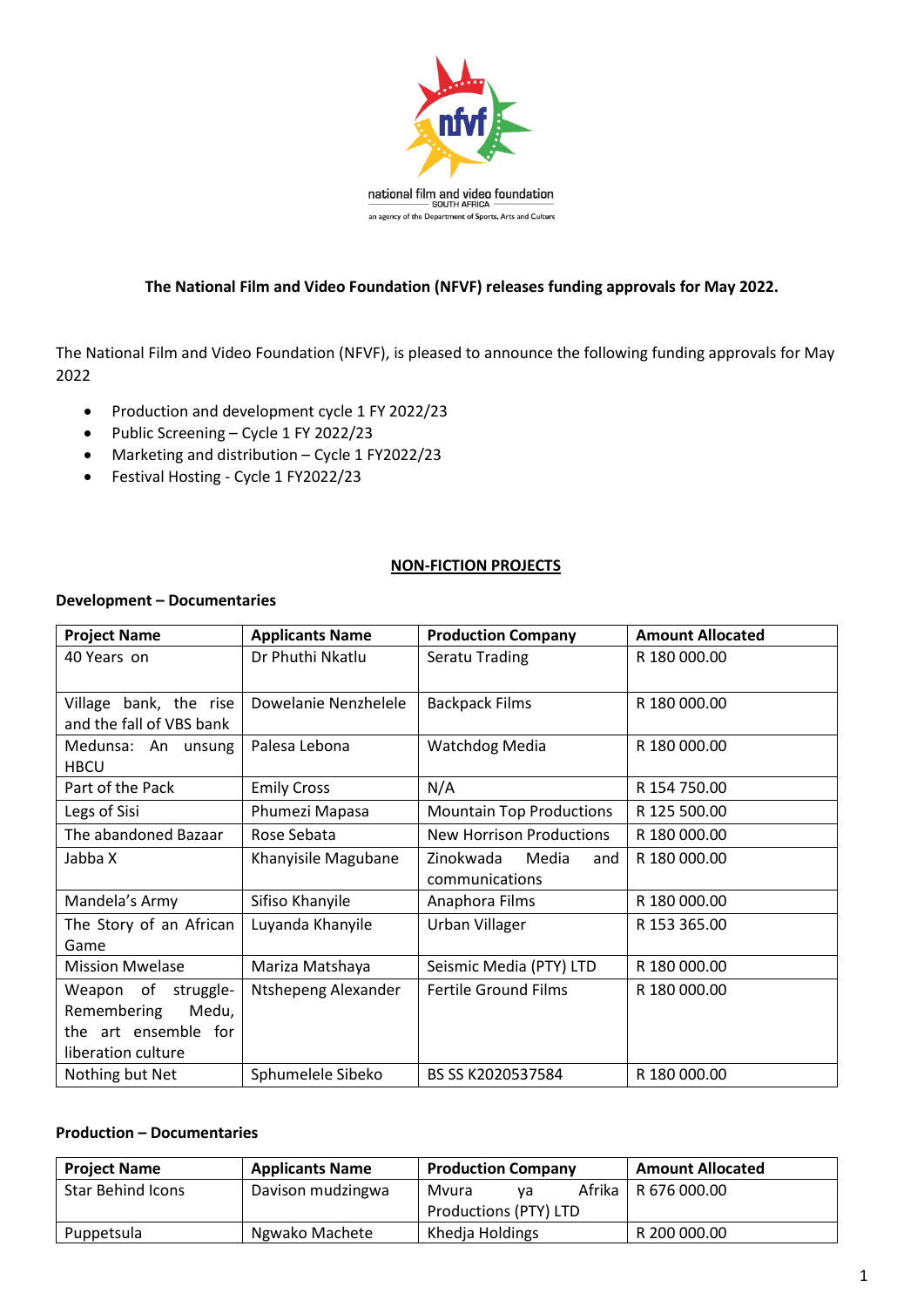

**national film and video foundation**<br>SOUTH AFRICA<br>an agency of the Department of Sports, Arts and Culture

| What's next                                                                             | Sibusiso Khwuzwayo    | Sleeves up Media                         | R 200 000.00 |
|-----------------------------------------------------------------------------------------|-----------------------|------------------------------------------|--------------|
| Umfula/The River                                                                        | <b>Telmo Teis</b>     | <b>VR Capture</b>                        | R 200 000.00 |
| Beyond the ball                                                                         | Samuel Ntsanwisi      | <b>Samsrec Productions</b>               | R450000.00   |
| Untitled:<br>Miss<br>South<br>Africa                                                    | Aliki Saragas         | <b>Elafos Productions</b>                | R 500 000.00 |
| Maintaining my Child                                                                    | Zukiswa Boyce         | <b>Boyce Communications</b><br>(PTY) LTD | R 150 000.00 |
| Cape Helena                                                                             | Damian Samuels        | <b>Fade2black Productions</b>            | R 500 000.00 |
| Adipala to the World                                                                    | Liezel Vermeulen      | Go Trolley Films                         | R 500 000.00 |
| Going the Distance-The<br>life and fights of Theo<br>Mthembu<br>Jacob<br>and<br>Matlala | Zanele Mthembu        | <b>Brown Panther Films</b>               | R 500 000.00 |
| Beyond the light barrier                                                                | Uga Carlini           | <b>Towerkop Productions</b>              | R 500 000.00 |
| I thought prison was a<br>silent place                                                  | Boitumelo Moroka      | Time machine taxi<br>productions         | R 500 000.00 |
| You're life on air                                                                      | Rofhiwa Bologo        | Outwit Media (PTY) LTD                   | R 500 000.00 |
| Last Night a<br>haircut<br>saved my life                                                | <b>Roxanne Dalton</b> | <b>Alive Productions</b>                 | R 200 000.00 |
| Language of My soul                                                                     | <b>Gregory Molale</b> | The Myrmidons                            | R 303 423.00 |
| Ngubs-The life and times<br>of Menzi Ngubane                                            | Siyabonga Zungu       | <b>Soft Video Productions</b>            | R 500 000.00 |
| Life of Kai                                                                             | Benjamin Singiswa     | <b>Cantadora Productions</b>             | R 500 000.00 |
| Plagued                                                                                 | Nicole Schafer        | <b>Thinking Strings Media</b>            | R 500 000.00 |

## **Post Production - Documentaries**

| <b>Project Name</b>    | <b>Applicants Name</b> | <b>Production Company</b> | <b>Amount Allocated</b> |
|------------------------|------------------------|---------------------------|-------------------------|
| Dorpie (Working Title) | Antoinette Engel       | <b>Far Horizon Films</b>  | l R 290 000.00          |

### **Archive - Documentaries**

| <b>Project Name</b> | <b>Applicants Name</b> | <b>Production Company</b>    | <b>Amount Allocated</b> |
|---------------------|------------------------|------------------------------|-------------------------|
| Mutant              | Nthato Mokgatsa        | Teka Woekas                  | R 180 000               |
| Still               | Zikhethiwe Ngcobo      | <b>Fuzebox Entertainment</b> | R 300 000.00            |

# **2-3 Part length Production - Documentaries**

| <b>Project Name</b> | <b>Applicants Name</b> | <b>Production Company</b> | <b>Amount Allocated</b> |
|---------------------|------------------------|---------------------------|-------------------------|
| Stand Up            | Asi mathamba           | Triangle Post animation   | R 199 173.00            |
| Home of Legends     | Unathi Gwija           | <b>NU Communications</b>  | R 200 000.00            |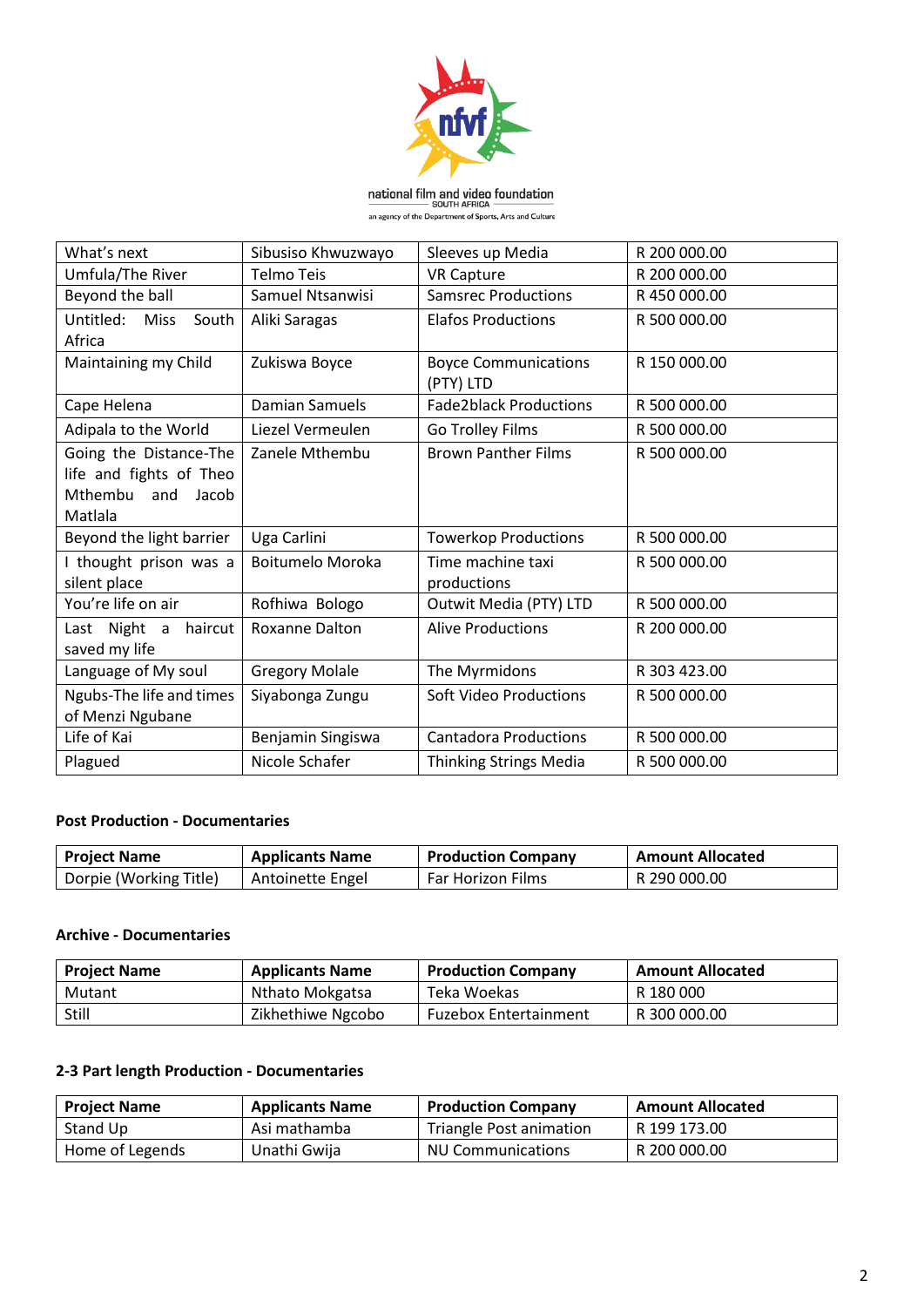

**national film and video foundation**<br>SOUTH AFRICA<br>an agency of the Department of Sports, Arts and Culture

### **Short Film Development - Documentaries**

| <b>Project Name</b>        | <b>Applicants Name</b> | <b>Production Company</b>    | <b>Amount Allocated</b> |
|----------------------------|------------------------|------------------------------|-------------------------|
| Filmmaker Mapmaker         | Sphumelelo Sibeko      | White Goat Cine Art          | R 88 717.00             |
| (Working Title)            |                        |                              |                         |
| Izingane Zodlame           | Nontobeko Sibisi       | Okay Sho Media               | R 100 000.00            |
| Just Because I am a        | Mbalenhle Fikeni       | N/A                          | R 100 000.00            |
| street Kid                 |                        |                              |                         |
| The assassination of a     | Thabiso Xolo           | Lexy Productions             | R 84 000.00             |
| warlord                    |                        |                              |                         |
| <b>Millenial Coconuts</b>  | Lwanda Tshabalala      | <b>Entle Communications</b>  | R 100 000.00            |
| The new School             | <b>Matthew Robinon</b> | Trevendy Films (PTY) LTD     | R 100 000.00            |
| Ukuhlambulula Kwo          | Rutendo Ngara          | <b>Ancient Wisdom Africa</b> | R 100 000.00            |
| Mhlaba                     |                        |                              |                         |
| <b>Traumas of Teachers</b> | Kwazikwenkosi          | <b>Divine Voice</b>          | R 100 000.00            |
| Embrace                    | Maboroko Ramusi        | N/A                          | R 100 000.00            |
| The adolescent             | Ayanda Ntokozo Sibisi  | <b>Hamilre Production</b>    | R 100 000.00            |

## **Short Film Production - Documentaries**

| <b>Project Name</b>        | <b>Applicants Name</b>      | <b>Production Company</b>                     | <b>Amount Allocated</b> |
|----------------------------|-----------------------------|-----------------------------------------------|-------------------------|
| Journey To self            | Tanelle Welff-Dixon         | T3 Task Team Tanelle                          | R 150 000.00            |
| Discovery                  |                             |                                               |                         |
| <b>Returned Soldiers</b>   | <b>Howar Mashile Nthite</b> | Room 53 Films (PTY) LTD                       | R 150 000.00            |
| <b>Grandna Documentary</b> | Marlena Madzhiga            | Limitless Generation and $\vert$ R 110 000.00 |                         |
|                            |                             | Prosperity                                    |                         |

### **Production Web Series - Documentaries**

| <b>Project Name</b> | <b>Applicants Name</b> | <b>Production Company</b> | <b>Amount Allocated</b> |
|---------------------|------------------------|---------------------------|-------------------------|
| Women & Youth who   | Sithabisile Zulu       | DM Virgo (PTY) LTD        | R 200 000.00            |
| Farm                |                        |                           |                         |

### **FICTION PROJECTS**

## **Development– Animation**

| <b>Project Name</b> | <b>Applicants Name</b>   | <b>Production Company</b> | <b>Amount Allocated</b> |
|---------------------|--------------------------|---------------------------|-------------------------|
| Die Dom Mannetjie   | Charles                  | N/A                       | R 250 000.00            |
|                     | Banderhost               |                           |                         |
| Cosmic Rays         | <b>Trace Lee Rainers</b> | Stiletto Entertainment    | R 399 964.00            |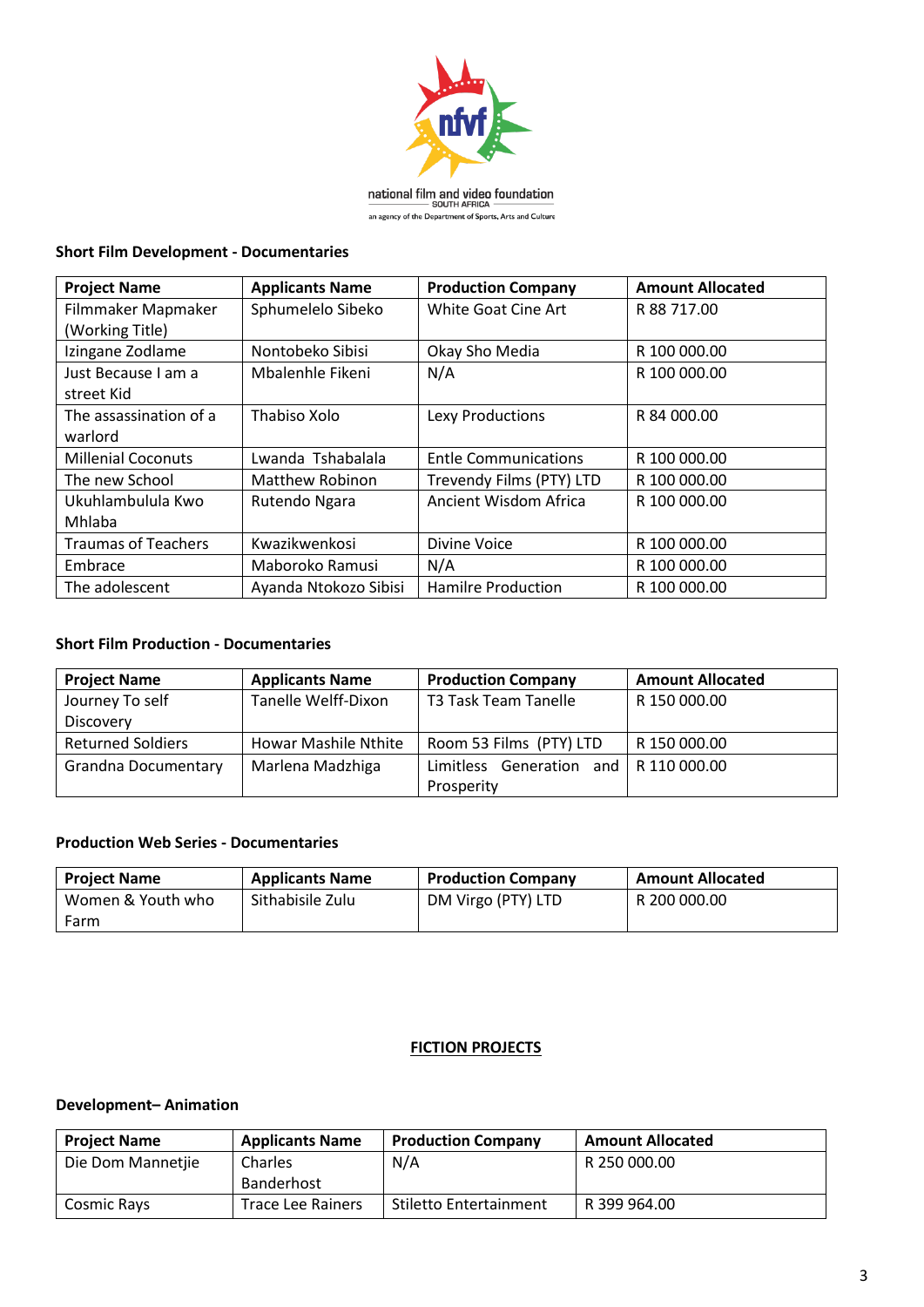

**national film and video foundation**<br>SOUTH AFRICA<br>an agency of the Department of Sports, Arts and Culture

| KnittyVille                              | Clare Loius            | Katanimate Animation<br><b>Studios</b> | R400000.00   |
|------------------------------------------|------------------------|----------------------------------------|--------------|
| My Paraffin TV                           | Althea Jarvis          | Althea Jarvis                          | R 250 000.00 |
| Unseen                                   | Jason Jacobs           | Jason Jacobs (PTY) LTD                 | R400000.00   |
| The Candidate                            | <b>Bethuel Mangena</b> | Tlouborwa Media                        | R 250 000.00 |
| Khoth' Ekhothayo                         | Linton Nkambule        | Linton Nkambule                        | R 250 000.00 |
| The Mom and<br>Daughter Clean-up<br>Crew | Kabelo Maaka           | Cabblow Studios                        | R400000.00   |
| Oarona                                   | Thandiwe Mhlauli       | Studio Yezi                            | R 250 000.00 |

# **Development – Feature Length**

| <b>Project Name</b>  | <b>Applicants Name</b> | <b>Production Company</b>    | <b>Amount Allocated</b> |
|----------------------|------------------------|------------------------------|-------------------------|
| A silent Drowning    | Carmen Sangion         | <b>Majesty Pictures/Sang</b> | R 230 000.00            |
|                      |                        | sang Entertainment           |                         |
| Mieta                | Carla Fonseca          | Mieta Films SPVC (PTY)       | R 230 000.00            |
|                      |                        | <b>LTD</b>                   |                         |
| <b>Scrap Metal</b>   | <b>Tertius Kapp</b>    | Entopic                      | R 230 000.00            |
| Eziko                | Babalwa Baartman       | Sanusi Chronicles            | R 230 000.00            |
| Problematik          | Tshego Khanyile        | <b>Zinc Pictures</b>         | R 230 000.00            |
| Requiem of Ravel's   | Sara Gouveia           | Lionfish Productions         | R 230 000.00            |
| <b>Bolero</b>        |                        |                              |                         |
| Te Voet              | Theo E Davids          | <b>Gemini Twins Films</b>    | R 200 000.00            |
| The Day and Night of | Sheetal Magan          | Atman Media                  | R 180 000.00            |
| <b>Brahma</b>        |                        |                              |                         |
| Woman in Film        | Mthokozisi Ndlovu      | <b>Piction Films</b>         | R 200 000.00            |

# **Development – Short Films**

| <b>Project Name</b>        | <b>Applicants Name</b>        | <b>Production Company</b>     | <b>Amount allocated</b> |
|----------------------------|-------------------------------|-------------------------------|-------------------------|
| For Claudia                | Melany Ismail                 | <b>Third Person Films</b>     | R 100 000.00            |
| <b>Numen</b>               | Silo Dimba                    | Ape Media                     | R 100 000.00            |
| Trap of Love (Formely      | <b>Gavin Wildschutt-Prins</b> | <b>Gavin Wildschutt-Prins</b> | R 100 000.00            |
| Trap of sin)               |                               |                               |                         |
| Two Slice ka Peanut Butter | Kanne Puso                    | <b>Bro n Designs</b>          | R 100 000.00            |
| <b>Black Streets</b>       | <b>Yursa Peters</b>           | <b>Yursa Peters</b>           | R 100 000.00            |
| <b>Breathe Simone</b>      | Agnes Pietersen               | Agnes Pietersen               | R 100 000.00            |
| Finder Findher             | Chuma Mapoma                  | Nomagungqu                    | R 100 000.00            |
| Igazi                      | Sekedi Sambo                  | Sekedi Sambo                  | R 100 000.00            |
| Ilenia                     | Djibril Cullis                | K20211687824                  | R 100 000.00            |
| Imvevane (The Butterfly)   | Portia Ndudane                | <b>Amadeyi Productions</b>    | R 100 000.00            |
| Izambulo                   | Mthokozisi                    | <b>Bees Knees Films</b>       | R 85 000.00             |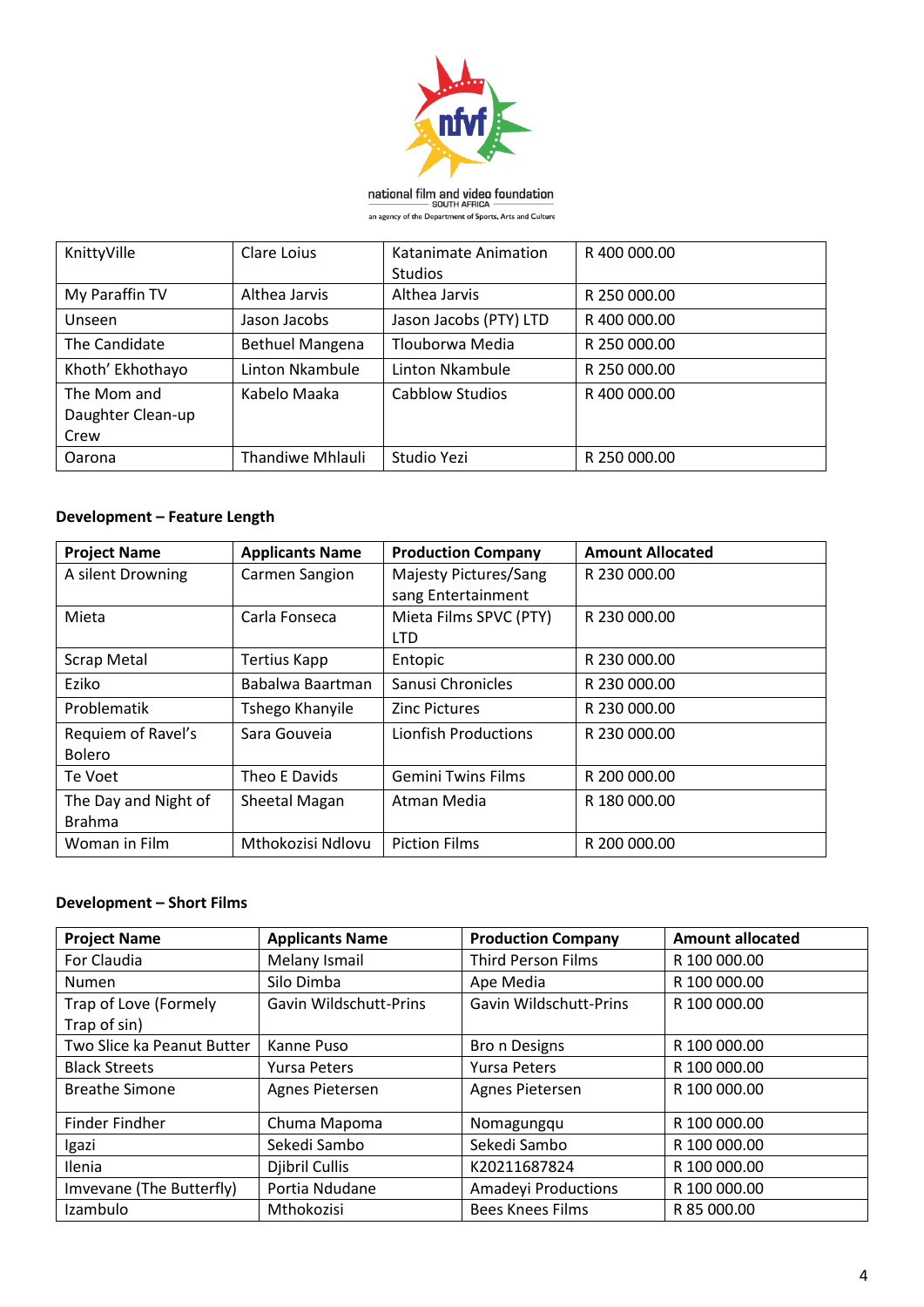

**national film and video foundation**<br>SOUTH AFRICA

| Possibilities of       | <b>Terence Makapan</b> | <b>Terence Makapan</b>         | R 100 000.00 |
|------------------------|------------------------|--------------------------------|--------------|
| Dissapearance          |                        |                                |              |
| Saloota                | Naomi Ntshaba          | <b>Kwelanga Pictures</b>       | R 100 000.00 |
| <b>Still Breathing</b> | Mokhadi Modjadji       | Mokgadi Modjadji               | R 100 000.00 |
| The Forefathers        | Dakalo Kwinda          | Handbook Media Edition         | R 100 000.00 |
|                        |                        | (PTY) LTD                      |              |
| The Sleepover          | Lihle Ndita            | <b>Ndita Media Productions</b> | R 100 000.00 |
| Tinder Love and Cray   | Sihle Ngidi            | Sirius Films                   | R 100 000.00 |
| <b>Village Runner</b>  | Tumelo Nkwanca         | Amandla Studios (PTY)          | R 100 000.00 |
|                        |                        | LTD                            |              |

# **Development– TV Formats/Concepts**

| <b>Project Name</b> | <b>Applicants Name</b> | <b>Production Company</b>      | <b>Amount Allocated</b> |
|---------------------|------------------------|--------------------------------|-------------------------|
| <b>Blondie</b>      | Sean Steinberg         | Multiplyme                     | R 250 000.00            |
| Blood in the Soil   | Delon Baker            | <b>Mannequin Films</b>         | R 250 000.00            |
| Indignation         | Jordy Sank             | Sanktuary Films                | R 250 000.00            |
| Pieces              | Indhrannie Pillay      | <b>Urban Vision Consulting</b> | R 250 000.00            |
| <b>Wild Pantry</b>  | Jemima Spring          | Mycelium Medica Colab          | R 249 100.00            |

### **Production– Animation**

| <b>Project Name</b>      | <b>Applicants Name</b>  | <b>Production Company</b>      | <b>Amount Allocated</b> |
|--------------------------|-------------------------|--------------------------------|-------------------------|
| Post Birth               | Siyabonga Mbele         | <b>Sacred Pictures</b>         | R 550 000.00            |
| The Stonemason           | Erentia Bedeker         | <b>Wrecless Creative (PTY)</b> | R 550 000.00            |
|                          |                         | <b>LTD</b>                     |                         |
| <b>Growing Ghetto</b>    | Matshidiso              | <b>Bad Bees</b>                | R 350 000.00            |
|                          | Rammosi                 |                                |                         |
| The Weeping riparian:    | <b>Onthatile Nthate</b> | <b>Blackhut Films</b>          | R 250 000.00            |
| A riverine Rabbit's tale |                         |                                |                         |

#### **Production – Feature**

| <b>Project Name</b>       | <b>Applicants Name</b> | <b>Production Company</b> | <b>Amount allocated</b> |
|---------------------------|------------------------|---------------------------|-------------------------|
| Get Happy                 | Carolyn Carew          | Free women Films (PTY)    | R 1 800 000.00          |
|                           |                        | <b>LTD</b>                |                         |
| The Dam                   | Claudia Noble-Areff    | Dark Waters Productions   | R 1 200 000.00          |
| Vlees van My Vlees (Flesh | David Horler           | Proper Film               | R 1 800 000.00          |
| of my Flesh)              |                        |                           |                         |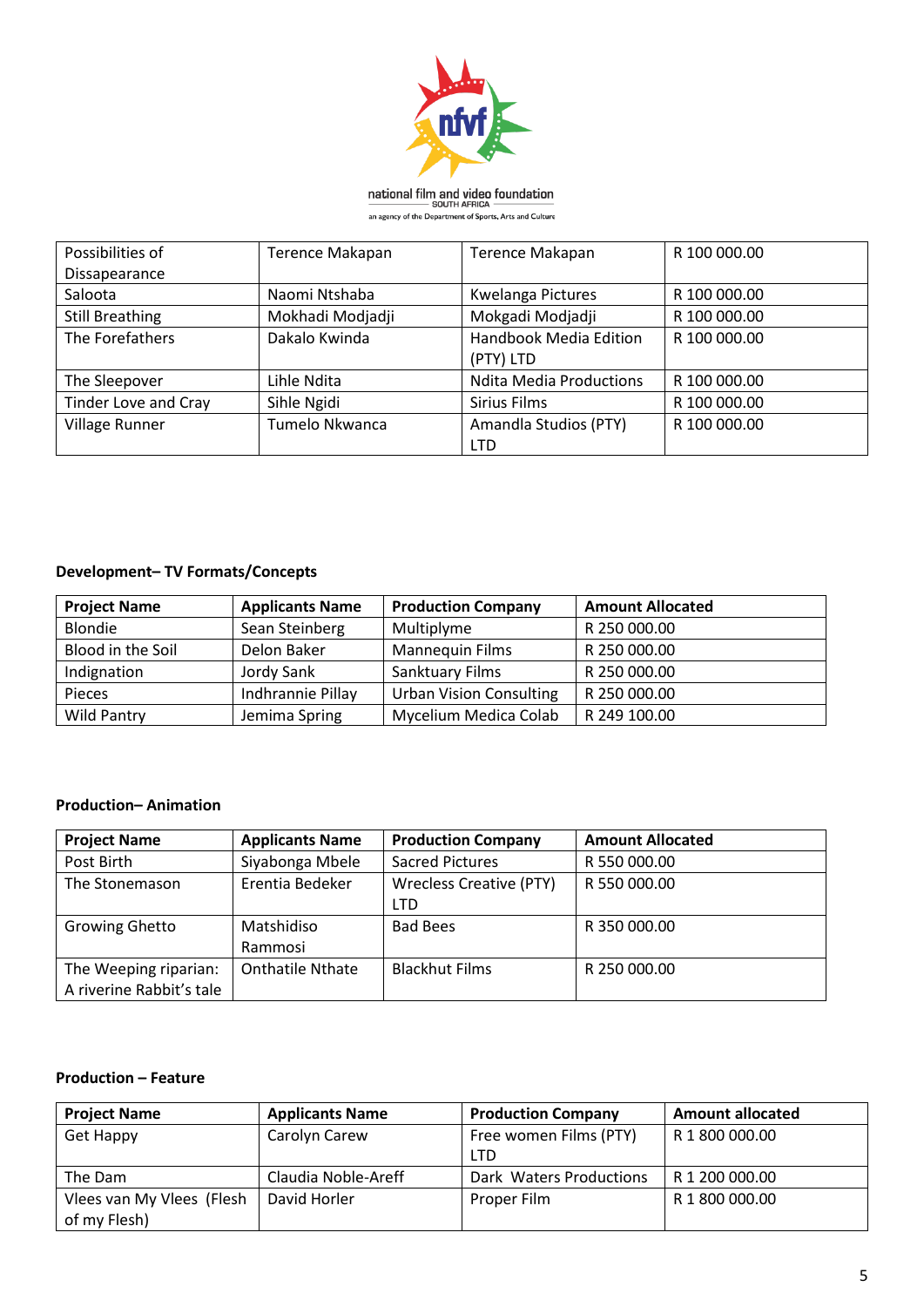

**national film and video foundation**<br>SOUTH AFRICA<br>an agency of the Department of Sports, Arts and Culture

| God's Work  | Sithabile Mkhize         | <b>Maverick Resistance</b> | R 1 800 000.00 |
|-------------|--------------------------|----------------------------|----------------|
|             |                          | <b>Productions</b>         |                |
| Mrs Plum    | Nomakhomazi Dewavrin     | Mrs Plum (PTY) LTD         | R 1 800 000.00 |
| Sis Dolly   | Liza de Villiers         | Luna Films International   | R 1 800 000.00 |
| Uhlanjululo | Zamo Mkhwanazi           | Kude Media                 | R 1 800 000.00 |
| Apetown     | <b>Bridget Pickering</b> | <b>Apetown Production</b>  | R 1 800 000.00 |

#### **Production – Short Films**

| <b>Project Name</b>    | <b>Applicants Name</b> | <b>Production Company</b>        | <b>Amount allocated</b> |
|------------------------|------------------------|----------------------------------|-------------------------|
| B(L)IND: The Sacrifice | Cait Pansegrouw        | Urucu                            | R 200 000.00            |
| Fragments              | Warda Mallick          | <b>Shoot97 Productions</b>       | R 250 000.00            |
| <b>King Geroge</b>     | <b>Brent Palmer</b>    | <b>Ring Binder</b>               | R 250 000.00            |
| Sidewalk               | Kevin Schrooder        | <b>Beyond Reel</b>               | R 200 000.00            |
|                        |                        | Entertainment                    |                         |
| The Wait               | Imran Hamdulay         | Nieces and Nephews Film          | R 250 000.00            |
|                        |                        | Company                          |                         |
| <b>Brakwater</b>       | Jason Jacobs           | Jason Jacobs (PTY) LTD           | R 200 000.00            |
| Entabeni               | Nobulali Kama          | <b>Coffee Stain Productions</b>  | R 200 000.00            |
| Father's Day           | Tumelo Lekena          | <b>Bunzi Bear Pictures (PTY)</b> | R 200 000.00            |
|                        |                        | LTD                              |                         |
| Matshidiso             | <b>Thato Maluleke</b>  | Atlegang Consortium              | R 200 000.00            |
| Mbokodo                | Nakesa Ndou            | Nakesa Ndou Mediums              | R 200 000.00            |
| Slow Fruit             | Kwazikwenkosi Ntombela | Divine Voice Media               | R 200 000.00            |
| Thjelete (Money)       | Karabo Mokoena         | <b>Yellowrose Productions</b>    | R 200 000.00            |

#### **Production– TV Pilot**

| <b>Project Name</b>    | <b>Applicants Name</b> | <b>Production Company</b> | <b>Amount Allocated</b> |
|------------------------|------------------------|---------------------------|-------------------------|
| So That's how it works | Michelle Botha         | <b>Bizzy Hands Puppet</b> | R 250 000.00            |
|                        |                        | Company                   |                         |

## **Post Production**

| <b>Project Name</b> | <b>Applicants Name</b> | <b>Production Company</b> | <b>Amount Allocated</b> |
|---------------------|------------------------|---------------------------|-------------------------|
| Deadly Minds        | Lizette Khan           | Tung n Cheek              | R 450 000.00            |
|                     |                        | Productions               |                         |
| Homecoming: Intsomi | Nkuli Sibeko-          | <b>Homecoming Movie</b>   | R 450 000.00            |
| ve Krismesi         | <b>Botman</b>          | (PTY) LTD                 |                         |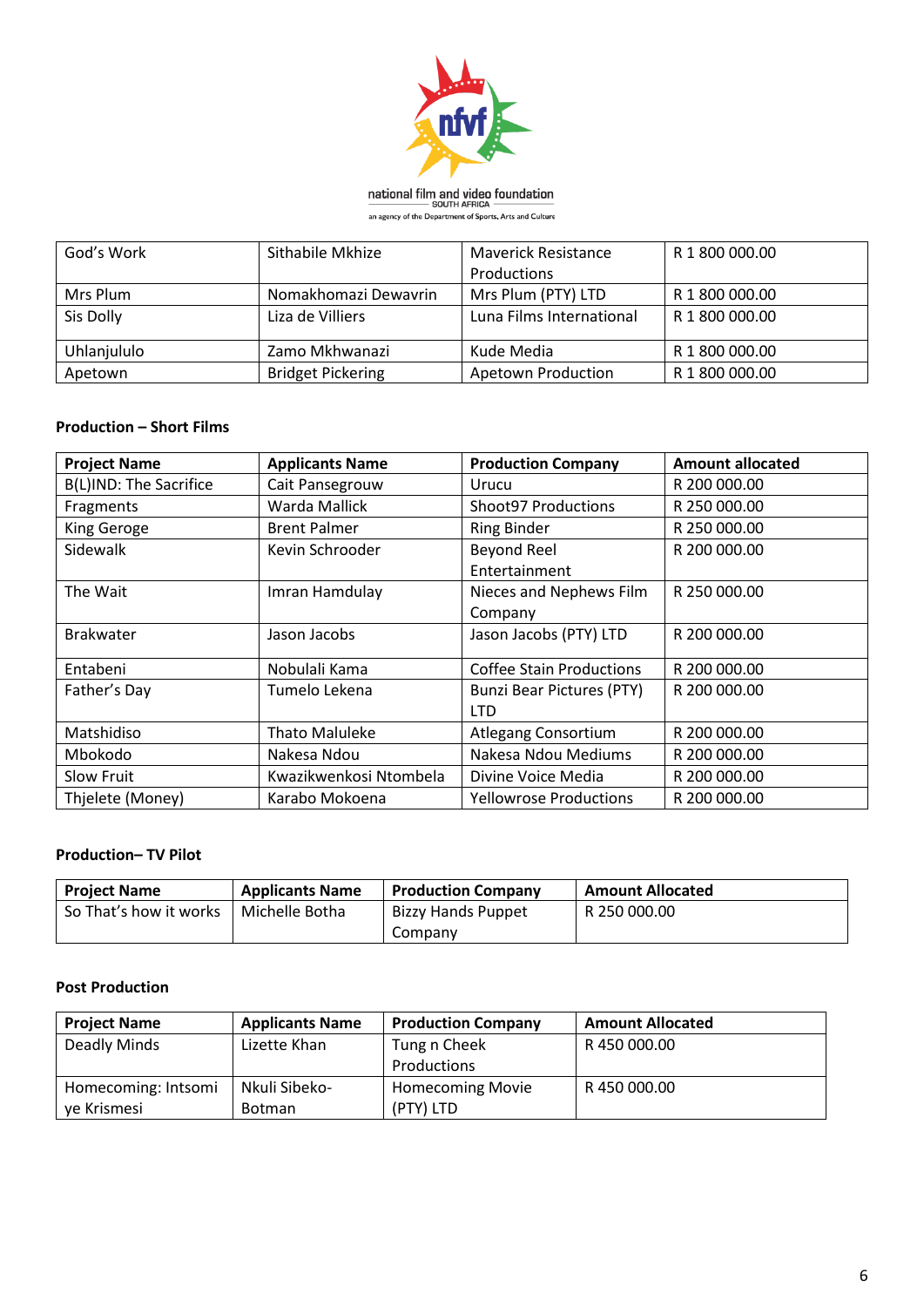

**national film and video foundation**<br>SOUTH AFRICA<br>an agency of the Department of Sports, Arts and Culture

# **Public Screening**

| <b>Project Name</b>           | <b>Applicants Name</b>    | <b>Production Company</b>  | <b>Amount Allocated</b> |
|-------------------------------|---------------------------|----------------------------|-------------------------|
| Athlone " Nantes"             | Zelda Hintsa              | <b>Bridgetown Theatre</b>  | R 100 000.00            |
| Park Youth Day festival       |                           | Company                    |                         |
| <b>Bioskop Night Festival</b> | Nathi                     | <b>NOMKHATSHULE PTY</b>    | R 100 000.00            |
|                               | Nomkhatshule              | <b>LTD</b>                 |                         |
| Drive in Cinema               | Luzuko Dilima             | New Brighton               | R 100 000.00            |
| Mthatha                       |                           | Entertainment t/a AFREE    |                         |
|                               |                           | Cinema                     |                         |
| Film Screenings for           | <b>Gugu Sithole</b>       | <b>Glamping Adventures</b> | R 100 000.00            |
| Sustainable Rural             |                           | (Pty) Ltd                  |                         |
| Tourism                       |                           |                            |                         |
| Limpopo Home                  | Shadie Mphaphuli          | Dambuwo Tv                 | R 100 000.00            |
| Cinema Screening              |                           |                            |                         |
| Festival                      |                           |                            |                         |
| The Townships into            | Siphiwe Ngwenya           | Maboneng Township          | R 100 000.00            |
| Towns Hybrid                  |                           | <b>Arts Experience</b>     |                         |
| Exhibition                    |                           |                            |                         |
| Village to Village            | Dowelanie                 | <b>Backpack Films</b>      | R 100 000.00            |
| public school                 | Nenzhelele                |                            |                         |
| screening                     |                           |                            |                         |
| Vryburg Youth Month           | <b>Brian LetIhabane</b>   | <b>Campfire Films</b>      | R 100 000.00            |
| Screening                     |                           |                            |                         |
| <b>Invading Territories</b>   | <b>Picture That Films</b> | <b>Picture That Films</b>  | R 100 000.00            |
|                               | Mdletshe                  |                            |                         |

### **Marketing and Distribution**

| <b>Project Name</b>      | <b>Applicants Name</b> | <b>Production Company</b>   | <b>Amount Allocated</b> |
|--------------------------|------------------------|-----------------------------|-------------------------|
| Homecoming: Intsomi      | Nkuli Sibeko-          | <b>Homecoming Movie PTY</b> | R 450 000.00            |
| YeKrisimesi              | <b>Botman</b>          | Itd                         |                         |
| Nelson Mandela's         | Claudia Noble-         | Ntuli Noble Inc. Vat No.    | R 150 000.00            |
| <b>Favourite African</b> | Areff                  | 4830257590                  |                         |
| <b>Folktales</b>         |                        |                             |                         |
|                          |                        |                             |                         |
|                          |                        |                             |                         |